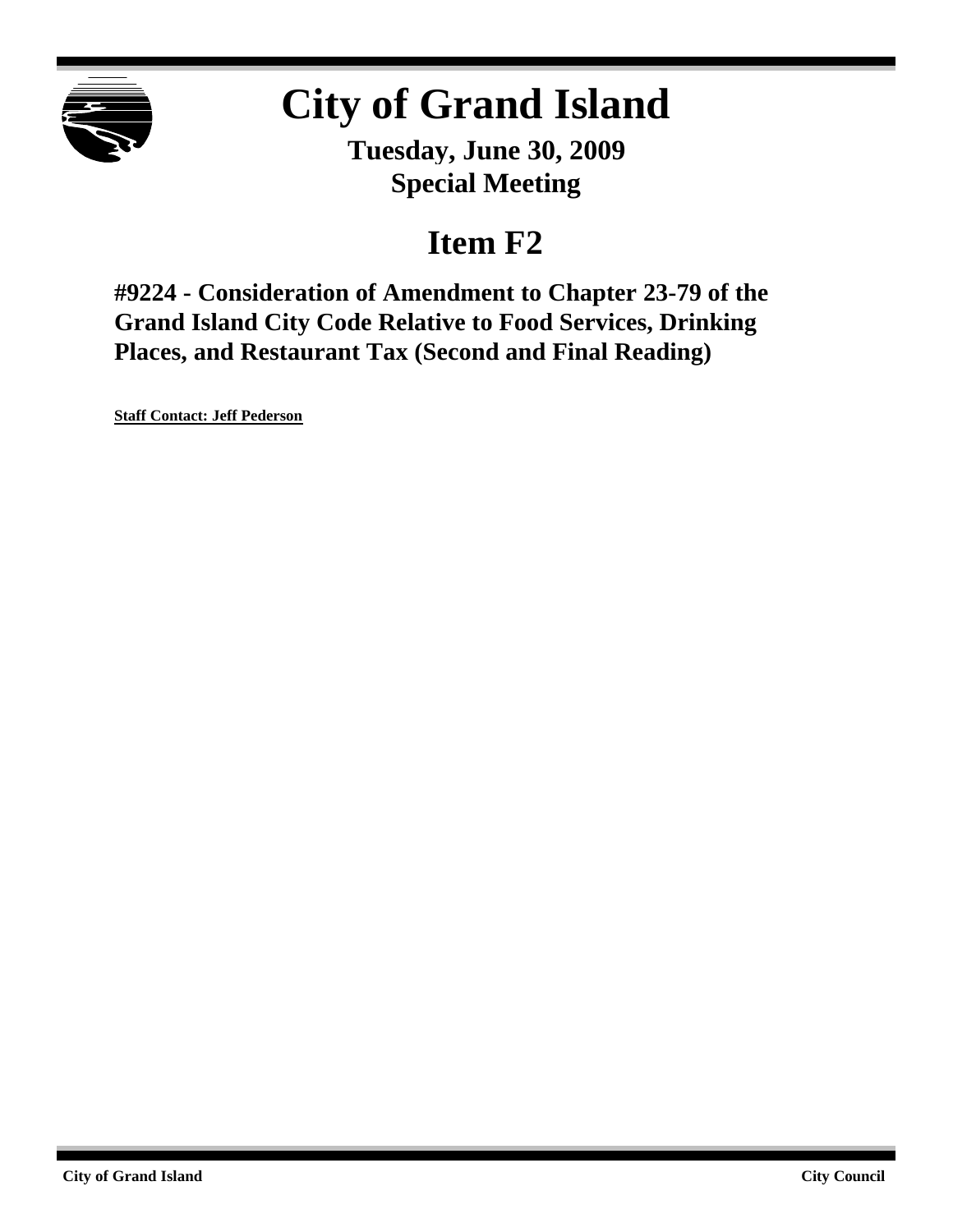## **Council Agenda Memo**

| From:           | Jeff Pederson, City Administrator                                                                                                    |
|-----------------|--------------------------------------------------------------------------------------------------------------------------------------|
| <b>Meeting:</b> | June 30, 2009                                                                                                                        |
| Subject:        | Amendment to Chapter 23-79 of the Grand Island City<br>Code Relative to Food Services, Drinking Places, and<br><b>Restaurant Tax</b> |
| Item $\#$ 's:   | $F-2$                                                                                                                                |
| $Presenter(s):$ | Jeff Pederson, City Administrator                                                                                                    |

#### **Background**

On September 9, 2008, the City Council passed Ordinance No. 9189, instituting a 1.5% occupation tax on prepared food and non-alcoholic beverages. The Ordinance contains a Sunset provision that limits the duration of the tax to the collection of \$5,062,500. The money will be used to service a Lease Purchase Agreement with Wells Fargo whereby the City of Grand Island will own a recreational building on the grounds of Fonner Park that will serve as an Exposition Building during the annual run of the Nebraska State Fair.

With the revelation in October of 2008 that athletic fields presently located at Fonner Park would be lost due to parking needs for the State Fair, the City began a planning process to replace/relocate the softball and soccer facilities from that site. Subsequently, a long-term Lease was approved with the State of Nebraska for 78 acres of land associated with the State Veterans Home that is located North of HW-2 and West of Broadwell Street. The Parks & Recreation Department, in cooperation with the State Fair Board, formulated a Master Plan for athletic facilities on the site that includes a Phase 1 component for replacement of existing facilities at a projected cash cost of \$1.5m. The City Council has participated in two Study Sessions in review of the site development Plan.

### **Discussion**

This Ordinance was presented to the City Council on June 23, and was passed on first reading following an amendment that set the amount of money to be generated for athletic fields at \$1.6m. The purpose of the additional \$100,000 is to provide additional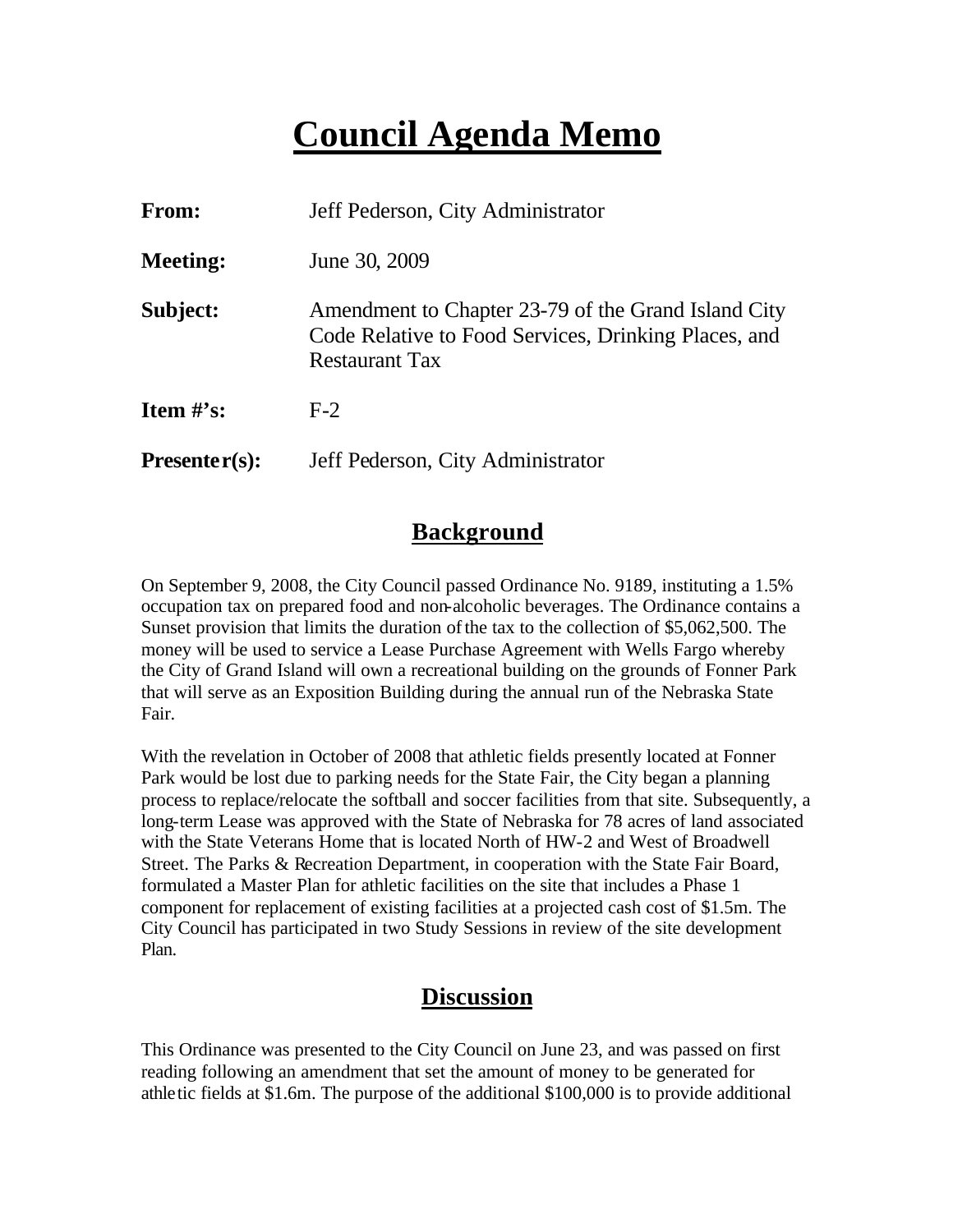funds to insure the construction of a fourth softball field and an additional full-size soccer field as part of Phase 1 of the Athletic Complex project. The Sunset provision of the Ordinance will now be expanded to add \$1.6m to the amount of \$5,062,500 that is now in place.

This proposed Ordinance amending Ordinance No. 9189 to allow up to \$1.6 of revenue from the Occupation Tax to be utilized for athletic fields development is now before the Grand Island City Council on Second Reading. Should a minimum of eight City Councilmembers be present at the meeting, the Rules can be suspended to allow passage on third and final reading at this meeting.

## **Alternatives**

It appears that the Council has the following alternatives concerning the issue at hand. The Council may:

- 1. Move to approve
- 2. Refer the issue to a Committee
- 3. Postpone the issue to future date
- 4. Take no action on the issue

## **Recommendation**

City Administration recommends that the Council pass Ordinance No. 9224, amending Ordinance No. 9189 to provide revenue for the funding of replacement athletic fields on the Veterans Home site. It is further recommended that the Rules be suspended and the measure be passed on third and final reading.

## **Sample Motion**

Move to approve Ordinance No. 9224 on second reading and suspend the Rules to approve it on Third and Final reading.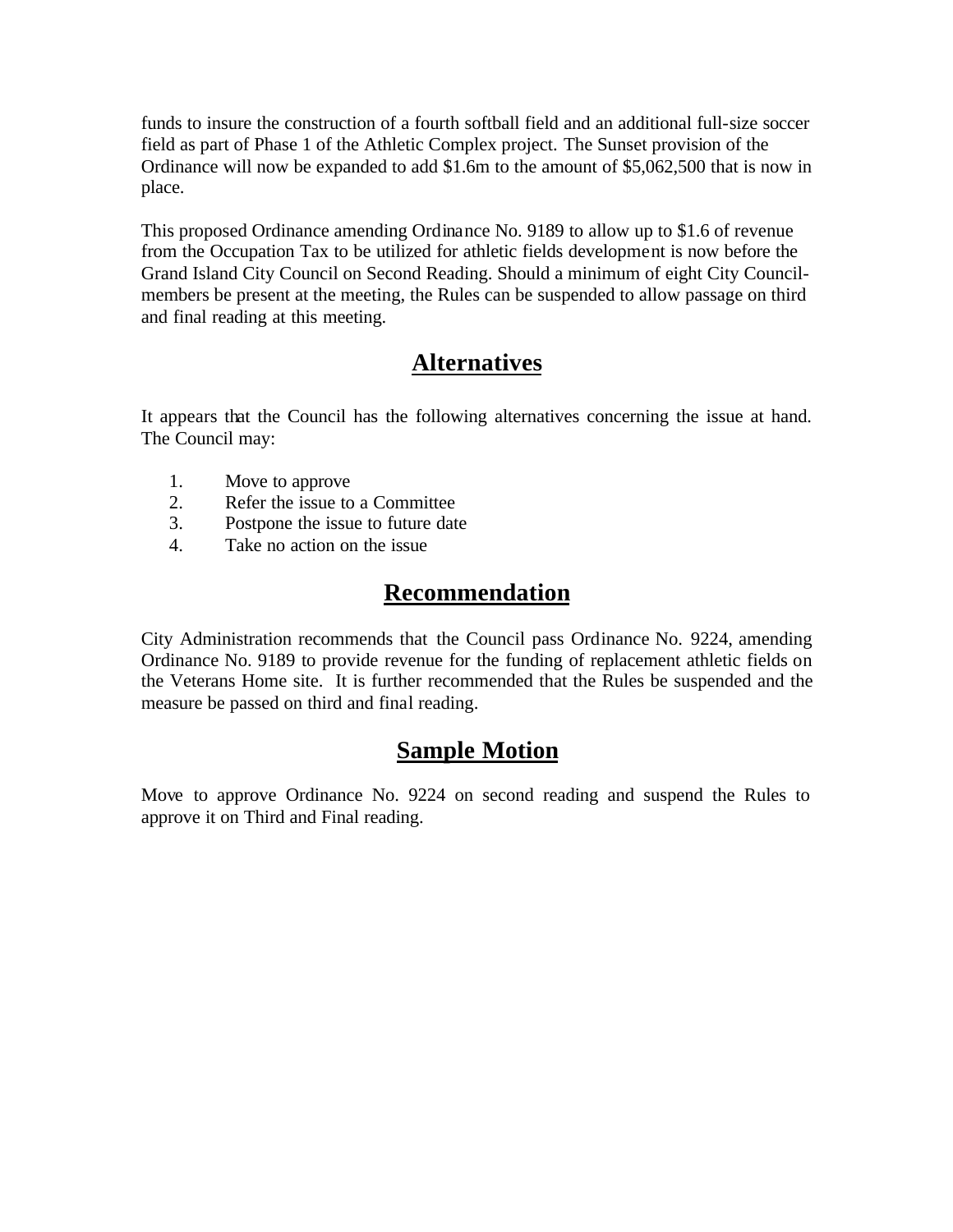#### ORDINANCE NO. 9224

An ordinance to amend Grand Island City Code Chapter 23, Section 23-79, pertaining to food services, drinking places and restaurant tax, to repeal any ordinance or parts of ordinances in conflict herewith; and to provide for publication and the effective date of this ordinance.

BE IT ORDAINED BY THE MAYOR AND COUNCIL OF THE CITY OF

#### GRAND ISLAND, NEBRASKA:

SECTION 1. Section 23-79 of the Grand Island City Code is hereby amended to

read as follows:

#### **Article VII. FOOD SERVICES, DRINKING PLACES, AND RESTAURANT TAX**

#### **§23-79. Sunset Provision.**

The occupation tax imposed by this Article shall terminate and collection of the tax shall cease upon the completion of the following:

(A) The City meeting all of its financing obligations with Wells Fargo Brokerage Services, L.L.C. and all debt obligations in the principal amount of Five Million Sixty-Two Thousand Five Hundred and No/100 Dollars (\$5,062,500.00) and releases from Wells Fargo Brokerage Services, L.L.C. are obtained; and

(B) Recreational field development in the amount of \$1.6 million on the property described as follows:

A TRACT OF LAND LOCATED IN PART OF THE EAST HALF (E1/2) OF SECTION FIVE (5), TOWNSHIP ELEVEN (11) NORTH, RANGE NINE (9) WEST OF THE 6TH P.M., HALL COUNTY, NEBRASKA,AND MORE PARTICULARLY DESCRIBED AS FOLLOWS: COMMENCING AT THE EAST QUARTER (E1/4) CORNER OF SECTION 5-T11N-R9W; THENCE ON AN ASSUMED BEARING OF N88°50'06"W UPON THE SOUTH LINE OF THE NORTHEAST QUARTER (NE1/4) OF SAID SECTION 5 A DISTANCE OF 40.00 FEET TO THE POINT OF BEGINNING, SAID POINT ALSO BEING ON THE WESTERLY RIGHT-OF-WAY (ROW) LINE OF BROADWELL AVENUE; THENCE S00°51'43"W UPON AND ALONG SAID WESTERLY ROW LINE A DISTANCE OF 179.46 FEET; THENCE N88°10'08"W A DISTANCE OF 254.75 FEET; THENCE S29°09'23"W A DISTANCE OF 250.49 FEET; THENCE N88°50'06"W PARALLEL WITH SAID SOUTH LINE

> Approved as to Form  $\overline{a}$ June 26, 2009 ¤ City Attorney